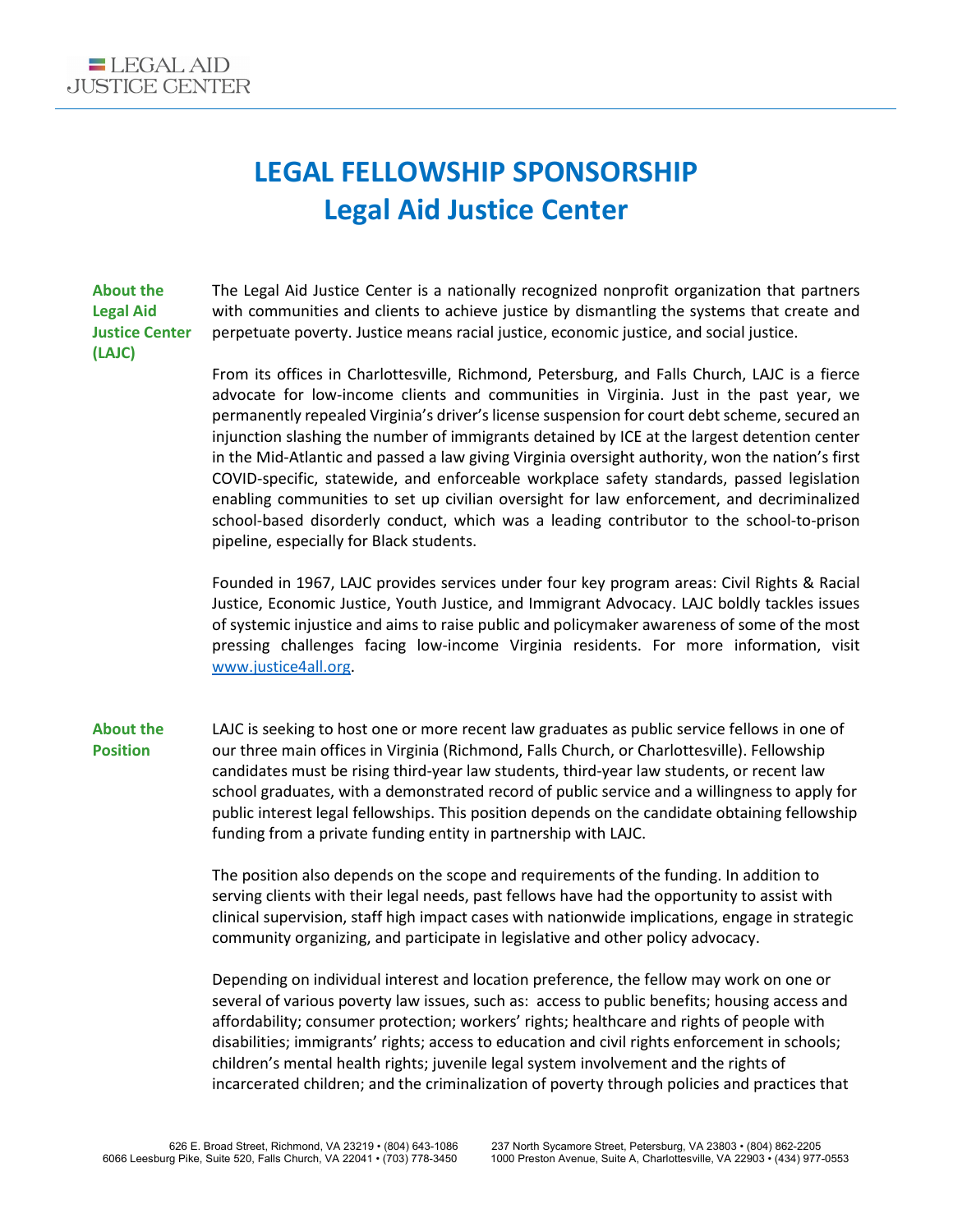target people because of poverty and race. However, the position ultimately entails carrying out the work as proposed in the candidate's fellowship application according to the terms of the fellowship, along with meeting all the other requirements of the fellowship.

Therefore, applicants should view this position as a three-part process. First, selected applicants will work with LAJC to develop their fellowship application materials, usually requiring the applicant to describe the work they aim to undertake at LAJC through the fellowship. This phase of the process is an ongoing conversation between the applicant and members of LAJC's leadership team wherein the applicant describes the structure and mechanics for their proposed work, and receives feedback from LAJC based on its needs and the dynamics of the issue(s) the work aims to address. Second, upon reaching consensus as to the project proposal, the applicant with LAJC support prepares and submits the required materials to one or more public interest law fellowship funding entities for review. LAJC and the applicant maintain their relationship throughout this second application phase so that LAJC can continue to support the applicant's candidacy for this outside funding. Finally, if the applicant receives funding, then the applicant carries out the fellowship with LAJC for its duration.

| <b>Required</b>                       | Rising third-year law student, third-year law student, or recent law graduate<br>$\bullet$                                                                                                                                                                                                                                                                    |
|---------------------------------------|---------------------------------------------------------------------------------------------------------------------------------------------------------------------------------------------------------------------------------------------------------------------------------------------------------------------------------------------------------------|
| <b>Qualifications</b>                 | Strong commitment to public interest work<br>$\bullet$                                                                                                                                                                                                                                                                                                        |
|                                       | Mission-aligned experience (work, volunteer, or lived) partnering with and advocating in<br>$\bullet$<br>low-wealth communities and communities of color                                                                                                                                                                                                      |
|                                       | Outstanding oral advocacy, research, writing, organizational, and leadership skills<br>$\bullet$<br>Ability to work effectively both independently and collaboratively<br>$\bullet$                                                                                                                                                                           |
|                                       | Commitment to taking and passing the Virginia Bar Exam and fulfilling all the other<br>٠<br>requirements for licensure as an attorney in Virginia                                                                                                                                                                                                             |
|                                       | Dedication to working in and sustaining an environment that enables staff members and<br>$\bullet$<br>clients to feel empowered, valued, respected and safe                                                                                                                                                                                                   |
|                                       | Willingness to partner with Legal Aid Justice Center to apply for public interest legal<br>$\bullet$<br>fellowship opportunities                                                                                                                                                                                                                              |
|                                       | For applicants interested in working in Falls Church or within the Immigrant Advocacy<br>$\bullet$<br>Program, Spanish or other high demand language proficiency is highly preferred                                                                                                                                                                          |
| <b>Location</b>                       | Economic Justice Program: all offices<br>$\bullet$                                                                                                                                                                                                                                                                                                            |
|                                       | Immigrant Advocacy Program: all offices<br>$\bullet$                                                                                                                                                                                                                                                                                                          |
|                                       | Youth Justice Program: Richmond or Charlottesville<br>$\bullet$                                                                                                                                                                                                                                                                                               |
|                                       | Civil Rights and Racial Justice Program: all offices<br>$\bullet$                                                                                                                                                                                                                                                                                             |
| <b>Application</b><br><b>Deadline</b> | We will review applications on a rolling basis through July 1, 2022.                                                                                                                                                                                                                                                                                          |
| <b>Start Date</b>                     | Depends on the terms of the fellowship, but usually in Fall after the fellowship has been<br>awarded. LAJC expects this class of fellowship sponsorship candidates to begin Fall 2023.                                                                                                                                                                        |
| <b>Benefits</b>                       | Starting salary and benefits are aligned with LAJC's salary scale starting at \$55,000 for fellows<br>who are employees at LAJC. Our mission is compelling, and our team members are<br>passionate about their work, and so we recognize the need to provide generous benefits and<br>encourage rest and a healthy work environment. For example, we provide: |